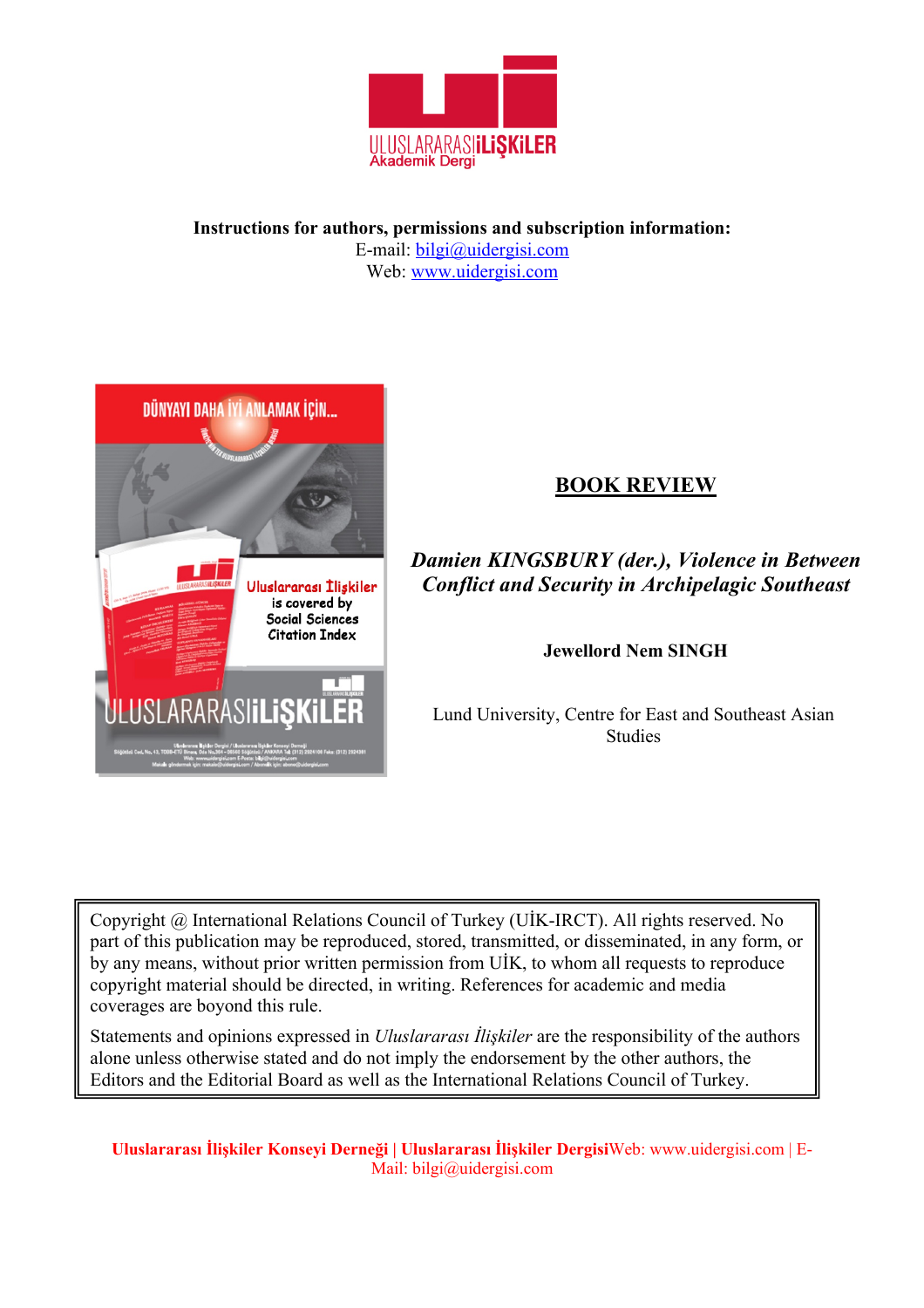## Violence in Between: Conflict and Security in Archipelagic Southeast Asia

## Damien KINGSBURY (ed.)

*Clayton and Singapore, Institute for Southeast Asian Studies and Monash Asia Institute, 2005,* 326 *pages.* 

### Prepared by: Jewellord NEM SINGH\*

"Archipelagic Southeast Asia now appears more violent, more potentially fragmented and more prone to seemingly random acts of political and religious violence, than at any time in its post-colonial history" (p. 7)

This sentence captures the essence of the book: a brave assessment of the future of Maritime Southeast Asia in the face of old and new security threats. The book is a collection of essays written by Australian-based scholars with research interests on the security of Peninsular Southeast Asia (henceforth PSEA). With detailed descriptions of the various conflicts in the region ranging from 'old' and 'new' terrorism, maritime security up to local conflicts in Indonesia and the Philippines, *Violence in Between* is an extensive (perhaps too detailed) introduction to understanding the rapid changes in these societies. My assessment is that most chapters offer a constructivist view on conflict and security because these struggles are part of a construction process by groups aiming to maintain or challenge political power and domination in society.

The first three chapters of the book comprehensively discuss the emergence of terrorism as a security threat in PSEA. In Chapter I, terrorism as a result of political and economic scarcity is explored. While Islamic movements flourish from the systematic neglect of grievances, the state's use of violence in dealing with conflicts remains the major challenge toward resolving the conflict. Chapter 2 shifts the discussion to the complicated relationship between "old" and "new" terrorism where the former refers to 'selective political violence committed by anti-government insurgents and ethno-nationalist separatists acting in isolation and confined in geographical scope' while the latter is used to describe "high profile mass casualty against civilians by internationally networked terrorist groups". (p. 53) The chapter argues that it becomes difficult to delineate the two (therefore complicated to resolve), since terrorist organizations are not monolithic structures· but rather have

UlUSlARARASIILi\$KiLER, Vol. 3, No 12, Winter 2006-2007, p. 129-134

Master's student in Asian Studies, Centre for East and Southeast Asian Studies, Lund University, Sweden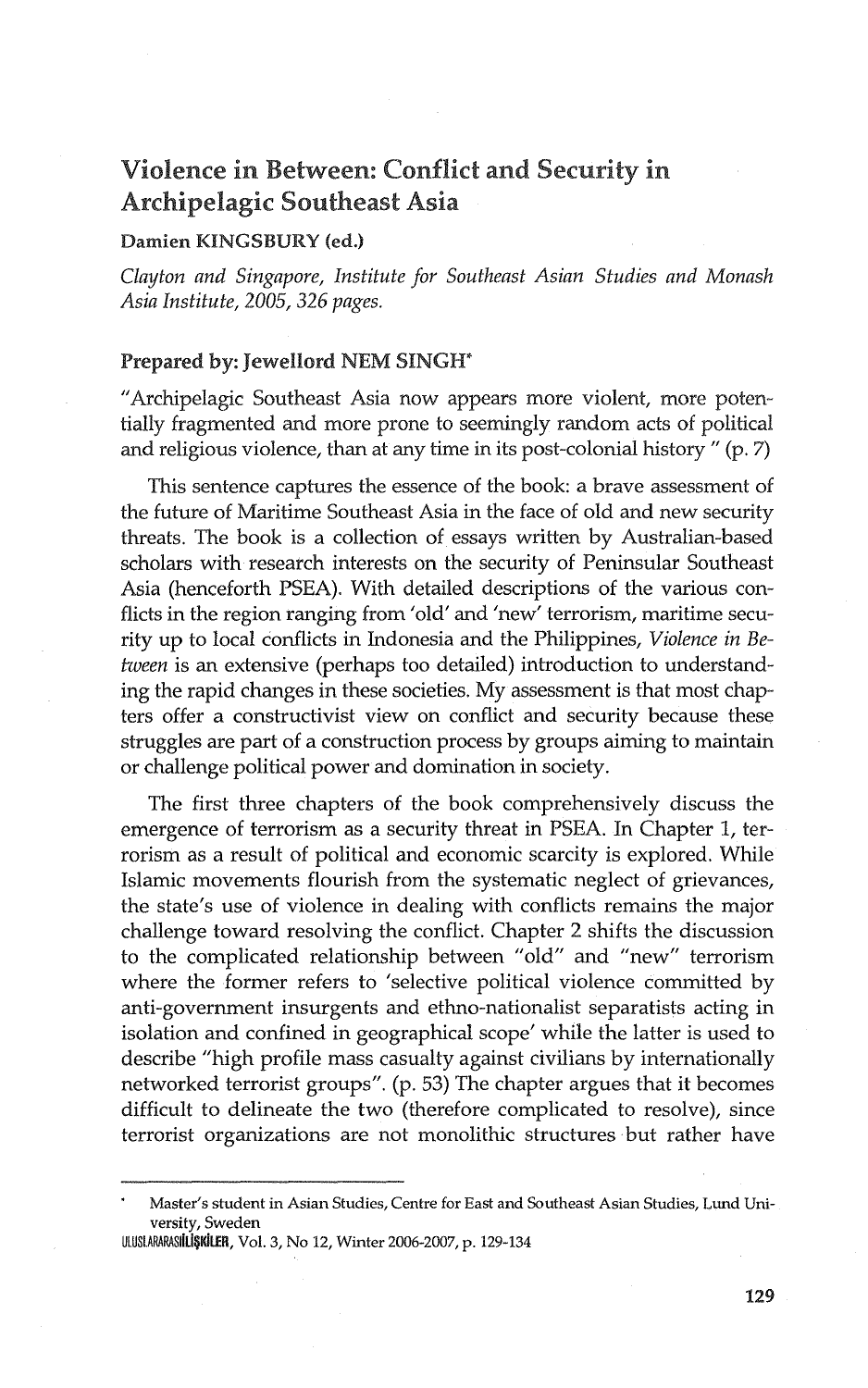#### ULUSLARARASI**iliskiler/InternationalRELATIONS**

dynamic linkages and relationships. Using Al Qaeda as a starting point of analysis, the chapter weaves insights from country specialists and regional analysts to unravel the complex relations emerging from the linkages created by Al Qaeda to local struggles and organizations which took a regional scope of activities (e.g. Jema'ah Islamiyah (JI) based in Indonesia and Abu Sayyaf in the Philippines). In essence, Islamic militancy in Southeast Asia can be characterized as the links between Al Qaeda (defined as a small group with limited global influence concentrated in Afghanistan), regionally developed terrorist groups, and local struggles in PSEA. Finally, Chapter 3 moves to a specific focus on Islamism as a radical ideology that developed in Indonesia. Here, Barton makes a distinction between Islam as religious beliefs and Islamism as a construction of radical ideology. Following the preceding chapter, he stresses the exaggeration of the threat of radical Islamism to regional security and refutes the primordialist/essentialist constructions of Islam as a radical religion in Indonesia. The chapter successfully demonstrates the persistence of Islamic movements as rooted in state repression for regime survival (e.g. the clamp down on communist and religious movements). Islamism, being "preeminently concerned with changing society by political means in order to bring the state and society into conformity with a particular understanding of [radical] Islam" (p. 99), this makes the ideology problematic and threatening as it is anti-democratic and imposes the interpretation of Islam by a small group to a moderate Muslim majority. All in all, the three chapters provide a problematized view on terrorism, conflict and security in PSEA, where the details become valuable information for first time readers on the topic. The major pitfall though is the uncritical treatment of the Islamization of politics in Malaysia and the Philippines where the role of Islam is different from that in Indonesia. The former demonstrates a case where the Badawi government is trapped in the need to make political concessions with Islamic groups to retain power and legitimacy while the latter presents a case where the Arroyo administration has resumed using violence against Muslims due to her shaky democratic credentials and her reliance on the military for survival. The conclusion is that Islamism and Islamization have varying impacts in Southeast Asian societies.

The fourth chapter presents a different view on security as it takes up the issue of maritime security in PSEA. Starting from the maritime forces' role in security, the chapter critically looks at the challenge of Chinese military dominance in the region. Although descriptive and simplistic in comparing military capabilities of countries across the region, it traces historically state-to-state relationships including the South China Sea dispute. Its main argument is that the Chinese military does not pose a serious threat to peace in Asia because of the inherent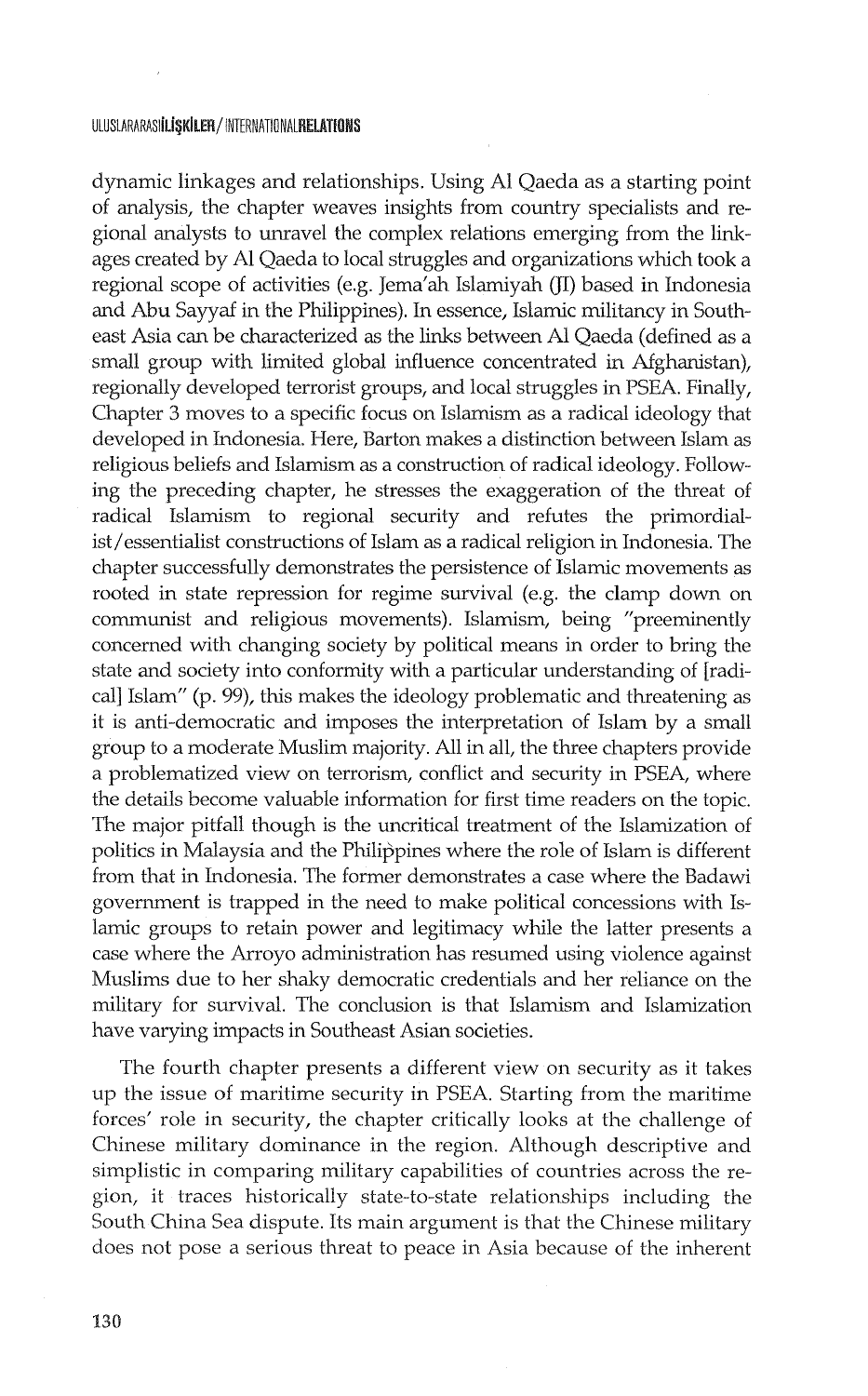limitations in military modernization but governments ought to take modernization of maritime forces seriously as the United States' interest in protecting the waters in PSEA has diminished. What the chapter does not look at is the complex web of strategic interests that make war unlikely in the region: the renewed interest of the US through the War on Terror, the use of multilateral frameworks like Asia-Pacific Economic Cooperation (APEC) and ASEAN Regional Forum (ARF) in managing conflict, and the increased emphasis on "soft" security and economic issues in the post Cold War era. All these complicate the way governments deal with "hard" security issues like maritime security.

The fifth chapter seems to be the introductory chapter for the next six chapters. Kingsbury analyzes the source of instability in PSEA by examining state formation and state legitimacy processes. He argues that nationbuilding is fragmented  $-$  a key source of instability  $-$  due to the failure to construct "shared identity" and "common political aspirations". This is a by product of the arbitrary state formation in the region brought about by pre-colonial and colonial history. The end results are the lack of state cohesion, systematic use of violence to resolve tensions, lack of legitimacy in governance; and weak institutional set-ups. In essence, these states will remain fragile as threats from below persist such as Maluku, Aceh and Kalimantan in Indonesia, Mindanao in the Philippines and the Chinese in the whole region. In Chapter 6, Collier takes the case of Mindanao as a construction of both essentialist and instrumentalist myths perpetuated in Philippine society to serve the interests of Muslim elites and the governments in power. *Datus* (Muslim leaders) used religious undertones for selfpreservation and privileges such as the "sanctified inequality" between Muslims and Christians and the distinctive Moro identity shaped by colonial resistance. As Mindanao was integrated into the post-colonial Philippine state, Muslim leaders knew that the vote-rich region of Mindanao would be useful in getting access to privileges from the national government. When the *Bangsamoro* struggle was initiated as a counter-elite movement by religious groups, the MNLFl conveniently used reformist strategies such as elections, regional autonomy and aristocratic-autocratic leadership. The conclusion is that resolving the conflict requires clarifying and eradicating the primordialist distinctions between Muslims and Christians while systematically addressing the needs of normal Muslim citizens through social and economic policies. Chapters 7 and 8 are both historically grounded analyses of the nature of the conflict in Aceh and critical views on the way Indonesian governments have handled the Aceh issue. Chapter 7 shows how the "security approach" in Aceh has always been

The Moro National Liberation Front was the first group recognized by the Philippine government as a legitimate representative of the Muslims in the negotiation process.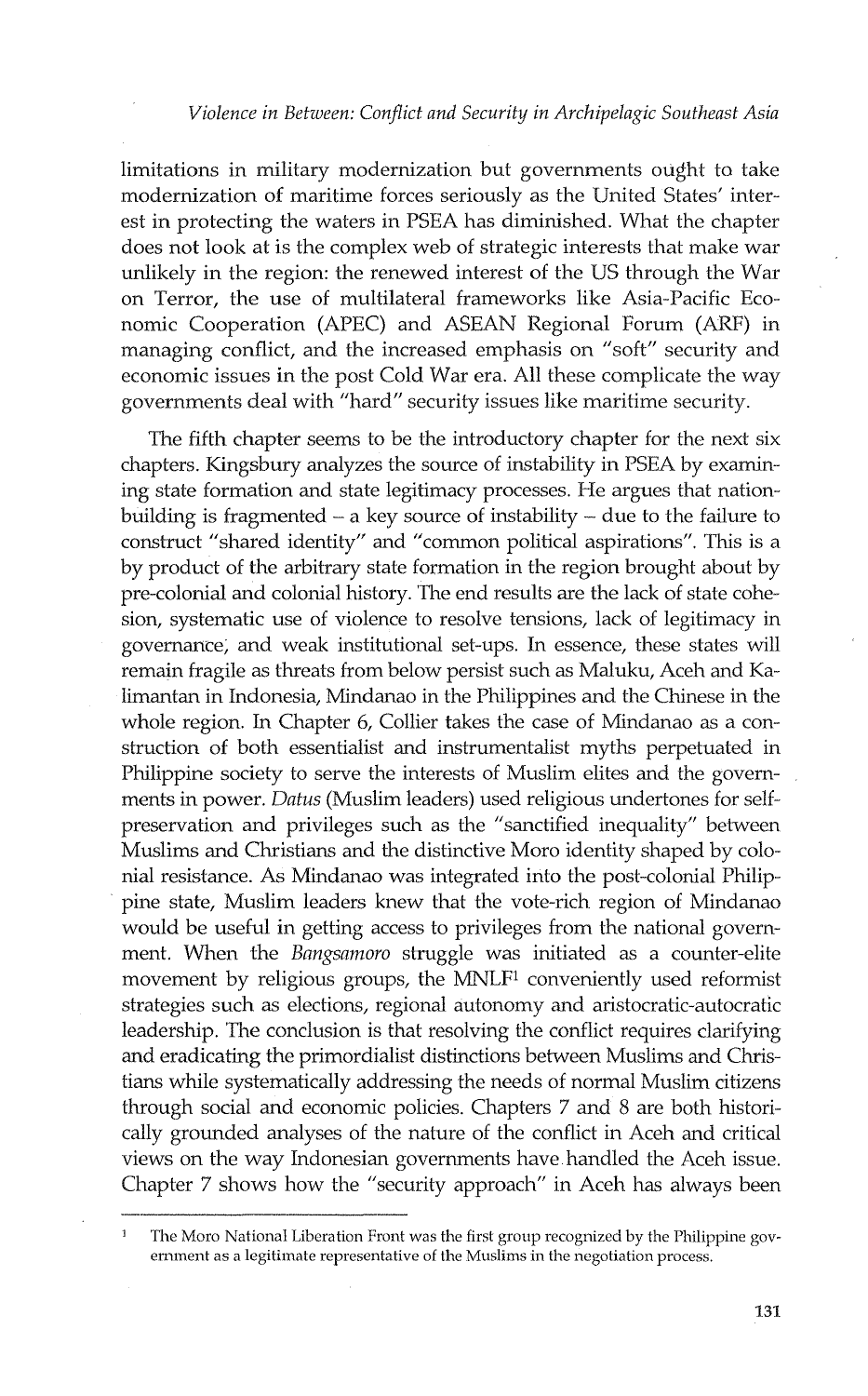symptomatic of the power relations in policy-making in Indonesia. Sherlock refutes the primordialist claims that Acehnese are "putatively troublesome and rebellious... with the history of the anti-colonial struggle and post-independent movements as evidence" (p. 187). Rather, Aceh was at the center of the concern of Suharto's New Order regime to maintain national economic development and therefore Aceh's extensive natural resources have been a resource for political survival. It was therefore logical for Suharto to tighten his grip over Aceh, which led to a steady increase of resentment from the Acehnese. In the post-Suharto period, there were rising expectations about its future – regional autonomy and an end to militarization. The failure to deliver these promises is largely due to the lack of civilian control in security policy-making and the increased assertion of Tentare Nasional Indonesia's (TNI - The Indonesian Military) stake in the conflict.2 Chapter 8 echoes the same conclusion but with a stronger critique against the military and a more systematic analysis of greed as a strong factor in handling Aceh. As Suharto gave TNI the power to decide what to do in Aceh, the military expanded its role, blurred civil-military relations, and engaged in illegal activities to fund the military. Therefore, it was in the military's interest to keep Aceh integrated in Indonesia and to use the "security approach" – violence – as the proper method in "resolving" the conflict.

Chapter 9 shifts the view on conflict by looking at Ambon, Indonesia, as a result of the national-local nexus of security. The partisan role played by the security forces has prolonged the conflict as national forces struggle to keep the country integrated and stable while local forces were given leeway to handle the conflict in lieu of the vacuum of authority at the national level. Both before and after the Ambon conflict was unleashed, the political landscape has been conducive to a role expansion of the security forces leading to systematic and increased insecurity. The tensions within and between the military, civilian government and police have led to state breakdown, political instability, and violence.

The last two chapters deal with a contemporary challenge to Indonesia: East Timor. Chapter 10 is an Australian domestic perspective of this local turned international conflict. Fernandes shows the three phases of policy making the Australian government had to face: preserving the status quo (maintain East Timor under Indonesia), diplomatic and material support to manipulate the outcomes of the elections, and negotiation to force the Indonesian government to withdraw and send peacekeeping forces. Al-

 $\mathcal{P}_{\mathcal{A}}\subset\mathcal{I}$  $\mathcal{A}=\mathcal{B}^{\perp}$  , we

 $\overline{2}$ Aceh has been a good source of funding for the military in its activities through both legal and illegal activities. Regional autonomy raises the costs for the military and any move toward this direction has been systematically blocked.